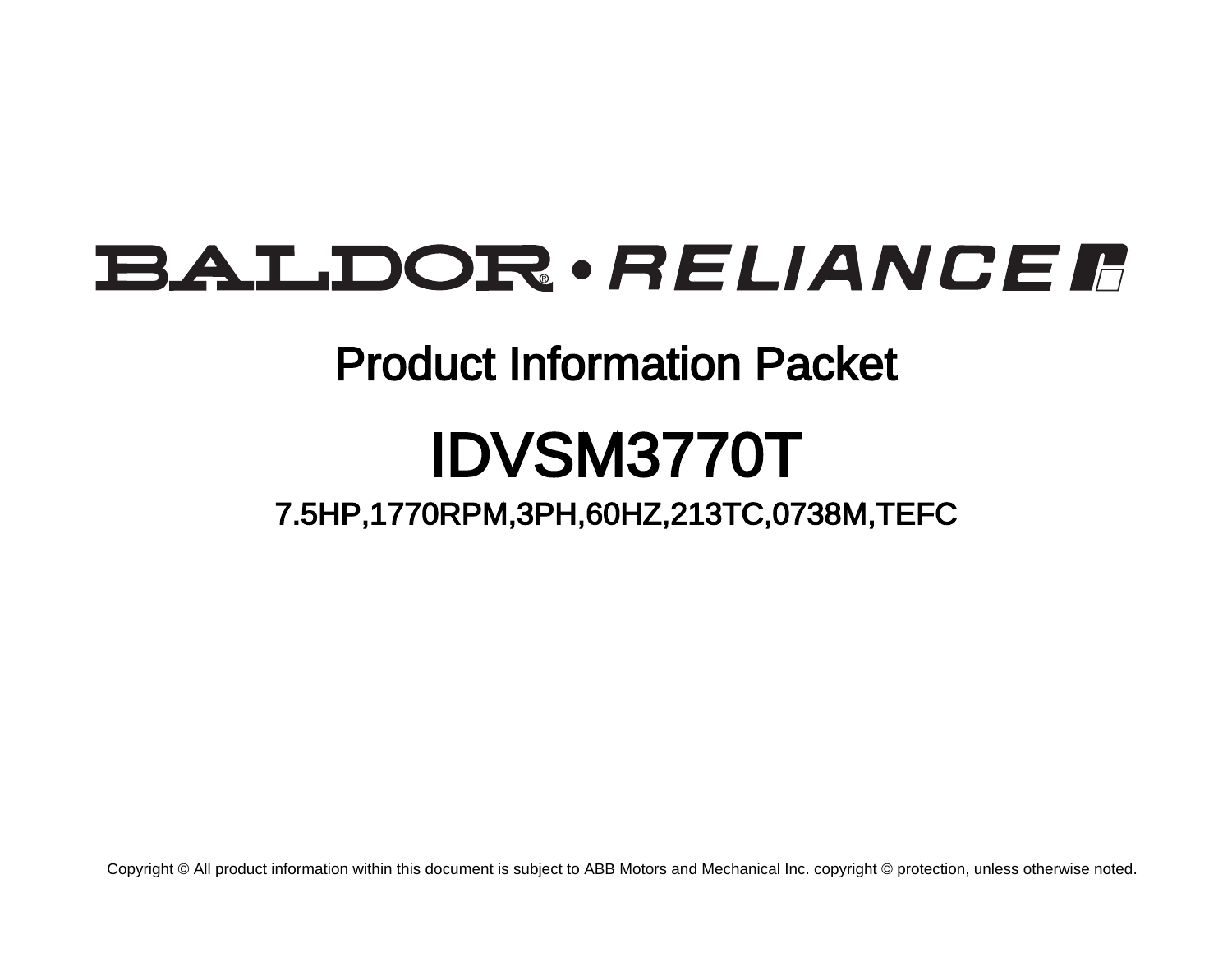### BALDOR · RELIANCE F Product Information Packet: IDVSM3770T - 7.5HP,1770RPM,3PH,60HZ,213TC,0738M,TEFC

| <b>Part Detail</b> |           |             |            |             |        |                      |            |  |
|--------------------|-----------|-------------|------------|-------------|--------|----------------------|------------|--|
| Revision:          |           | Status:     | PRD/A      | Change #:   |        | Proprietary:         | No         |  |
| Type:              | AC        | Elec. Spec: | 07WGT510   | CD Diagram: | CD0005 | Mfg Plant:           |            |  |
| Mech. Spec:        | 07M288    | Layout:     | 07LYM288   | Poles:      | 04     | <b>Created Date:</b> | 01-28-2021 |  |
| Base:              | <b>RG</b> | Eff. Date:  | 02-18-2021 | Leads:      | 9#14   |                      |            |  |

| <b>Specs</b>                           |                         |                                  |                              |
|----------------------------------------|-------------------------|----------------------------------|------------------------------|
| <b>Catalog Number:</b>                 | IDVSM3770T              | <b>Insulation Class:</b>         | F                            |
| Enclosure:                             | <b>TEFC</b>             | <b>Inverter Code:</b>            | <b>Inverter Duty</b>         |
| Frame:                                 | 213TC                   | IP Rating:                       | <b>NONE</b>                  |
| <b>Frame Material:</b>                 | Iron                    | <b>KVA Code:</b>                 | J                            |
| Motor Letter Type:                     | Three Phase             | <b>Lifting Lugs:</b>             | <b>Standard Lifting Lugs</b> |
| Output @ Frequency:                    | 7.500 HP @ 60 HZ        | <b>Locked Bearing Indicator:</b> | Locked Bearing               |
| Synchronous Speed @ Frequency:         | 1800 RPM @ 60 HZ        | Motor Lead Quantity/Wire Size:   | 9 @ 14 AWG                   |
| Voltage @ Frequency:                   | 230.0 V @ 60 HZ         | <b>Motor Lead Exit:</b>          | Ko Box                       |
|                                        | 460.0 V @ 60 HZ         | <b>Motor Lead Termination:</b>   | <b>Flying Leads</b>          |
| XP Class and Group:                    | None                    | Motor Type:                      | 0738M                        |
| <b>XP Division:</b>                    | Not Applicable          | <b>Mounting Arrangement:</b>     | F <sub>1</sub>               |
| <b>Agency Approvals:</b>               | UR                      | <b>Power Factor:</b>             | 81                           |
|                                        | <b>CSA</b>              | <b>Product Family:</b>           | <b>General Purpose</b>       |
| <b>Auxillary Box:</b>                  | No Auxillary Box        | <b>Pulley End Bearing Type:</b>  | Ball                         |
| <b>Auxillary Box Lead Termination:</b> | None                    | <b>Pulley Face Code:</b>         | C-Face                       |
| <b>Base Indicator:</b>                 | Rigid                   | <b>Pulley Shaft Indicator:</b>   | Standard                     |
| <b>Bearing Grease Type:</b>            | Polyrex EM (-20F +300F) | <b>Rodent Screen:</b>            | None                         |
| Blower:                                | None                    | <b>RoHS Status:</b>              | ROHS NON-COMPLIANT           |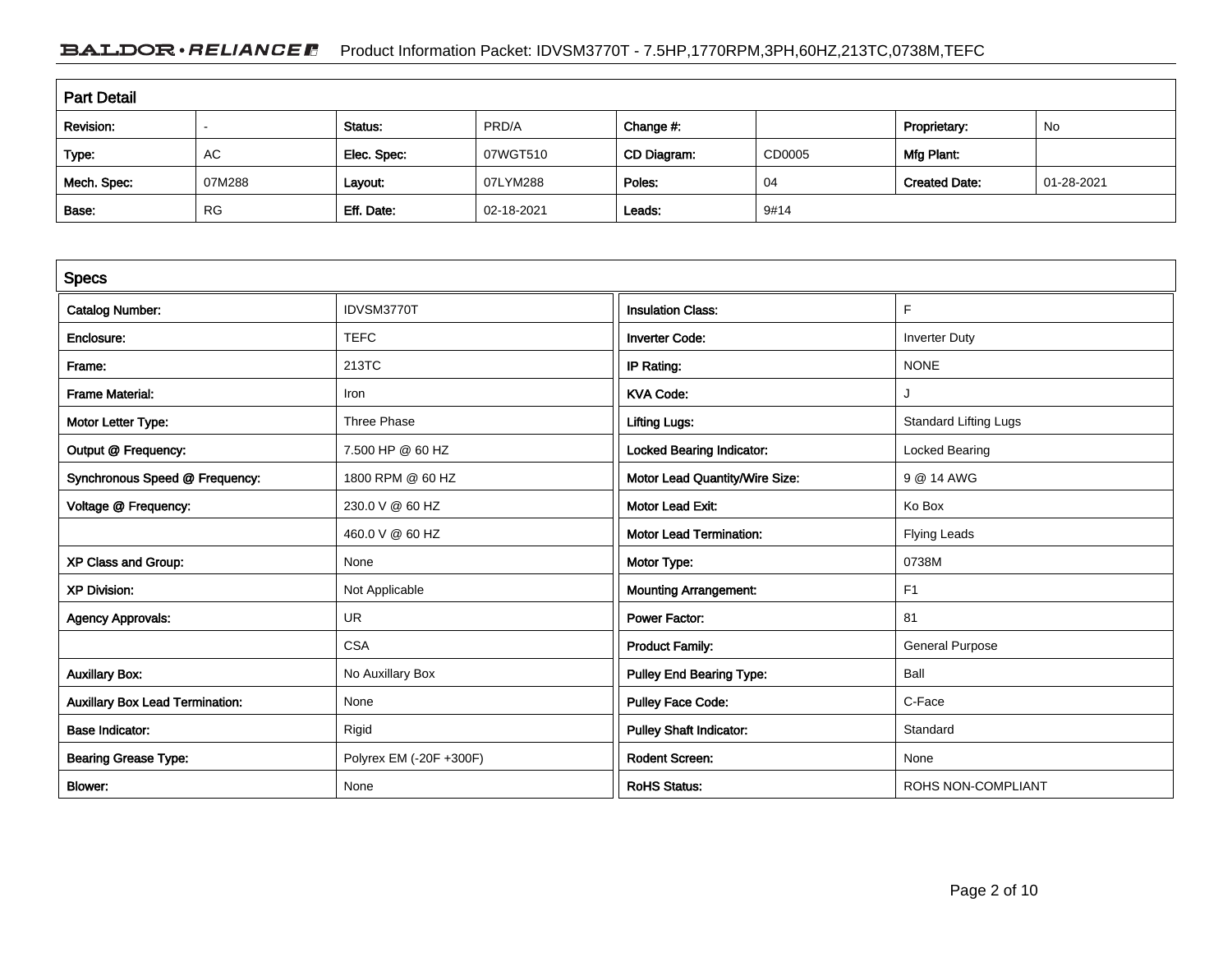| Current @ Voltage:                    | 19.000 A @ 230.0 V        | <b>Shaft Extension Location:</b>   | Pulley End                 |
|---------------------------------------|---------------------------|------------------------------------|----------------------------|
|                                       | 20.000 A @ 208.0 V        | <b>Shaft Ground Indicator:</b>     | No Shaft Grounding         |
|                                       | 9.500 A @ 460.0 V         | <b>Shaft Rotation:</b>             | Reversible                 |
| Design Code:                          | A                         | <b>Shaft Slinger Indicator:</b>    | No Slinger                 |
| Drip Cover:                           | No Drip Cover             | <b>Speed Code:</b>                 | Single Speed               |
| Duty Rating:                          | <b>CONT</b>               | <b>Motor Standards:</b>            | <b>NEMA</b>                |
| <b>Electrically Isolated Bearing:</b> | Not Electrically Isolated | <b>Starting Method:</b>            | Direct on line             |
| <b>Feedback Device:</b>               | NO FEEDBACK               | Thermal Device - Bearing:          | None                       |
| <b>Front Face Code:</b>               | Encoder/Feedback Device   | Thermal Device - Winding:          | Normally Closed Thermostat |
| Front Shaft Indicator:                | No Key Or Flat            | <b>Vibration Sensor Indicator:</b> | No Vibration Sensor        |
| Heater Indicator:                     | No Heater                 | <b>Winding Thermal 1:</b>          | None                       |
|                                       |                           | <b>Winding Thermal 2:</b>          | None                       |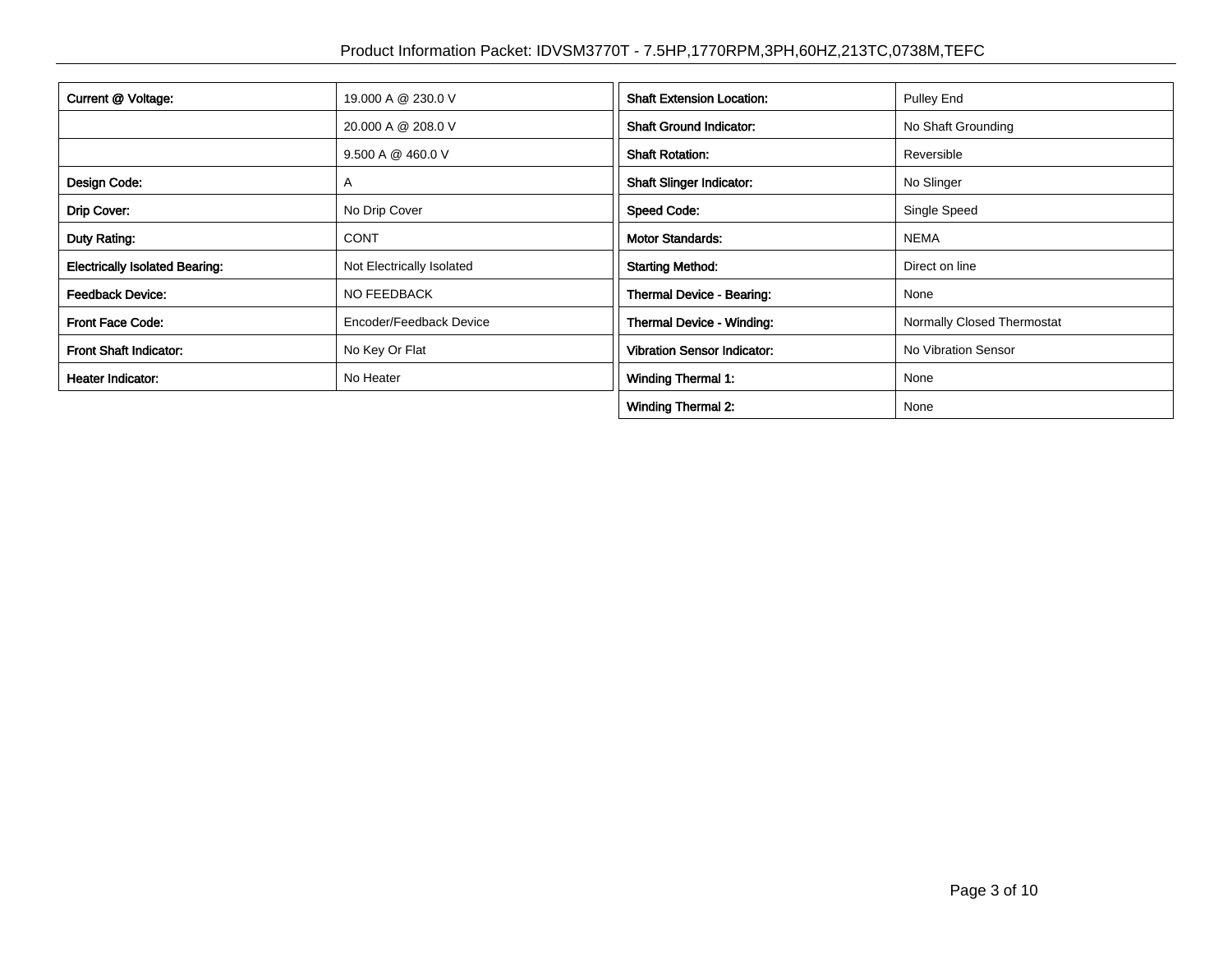| Nameplate NP3301L                       |                            |                                   |                     |              |             |  |  |
|-----------------------------------------|----------------------------|-----------------------------------|---------------------|--------------|-------------|--|--|
|                                         | CAT NO IDVSM3770T          |                                   |                     |              |             |  |  |
| FRAME 213TC                             |                            | SPEC. 07M288T510G1<br>$HP$ 7.5 TE |                     |              |             |  |  |
| MAG CUR $8.6/4.3$                       | VOLTS 230/460              |                                   | $FLA$ 19/9.5        |              |             |  |  |
| $HZ$ 60                                 | $RPM$ 1770                 |                                   | PH 3                | RPM MAX 4000 | $CLASS$ $F$ |  |  |
| <b>SER.F.</b> 1.00<br>NEMA-NOM-EFF 91.7 |                            |                                   | WK2 0.934           | SLHZ $ 1$    |             |  |  |
| <b>DE BRG</b> 6307                      | RATING 40C AMB-CONT        |                                   | <b>ODE BRG</b> 6206 |              |             |  |  |
|                                         | $CC$ 010A<br>1.5:1 CHP PWM | SN                                |                     |              |             |  |  |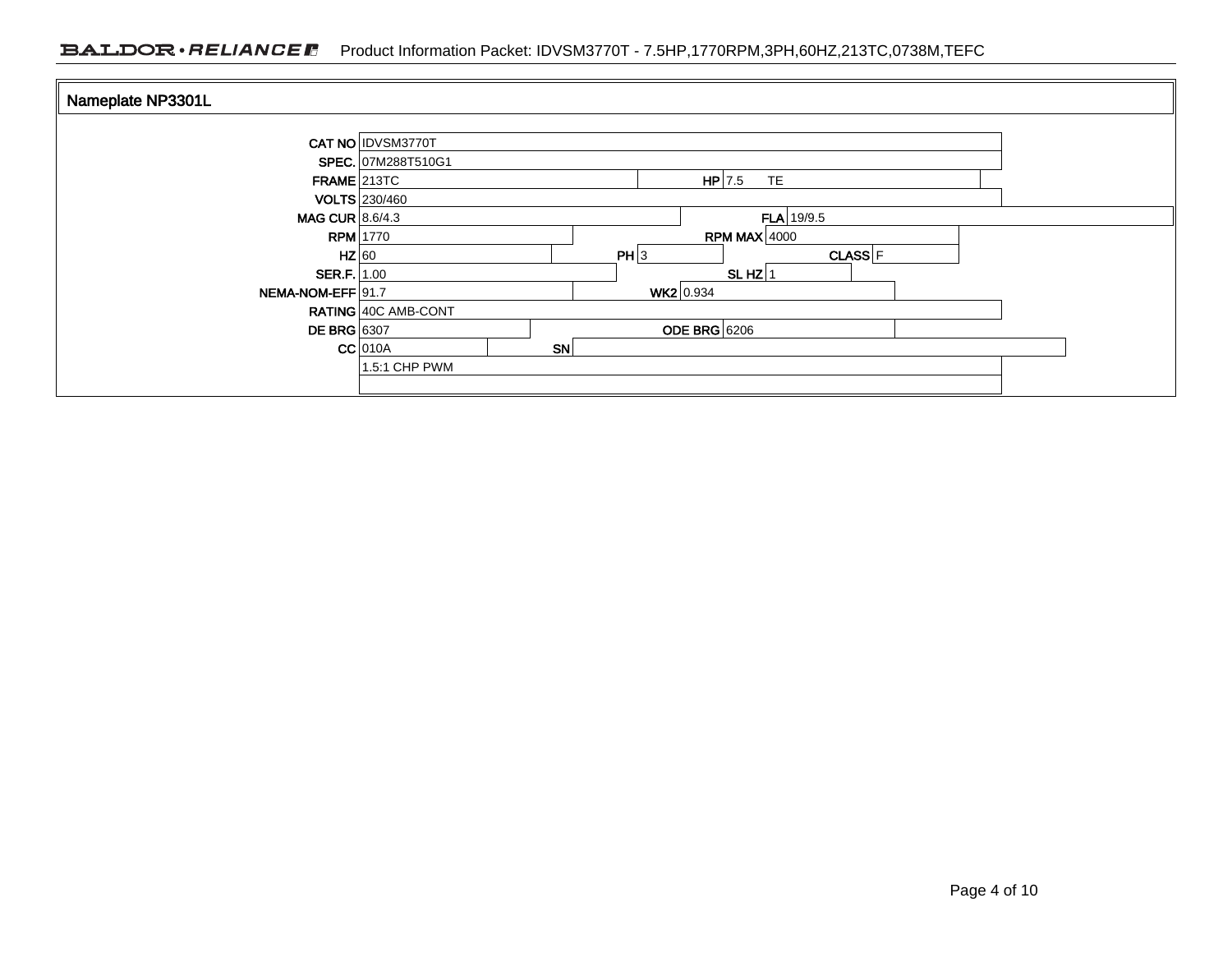| <b>Parts List</b>  |                                            |          |  |  |  |  |
|--------------------|--------------------------------------------|----------|--|--|--|--|
| <b>Part Number</b> | Description                                | Quantity |  |  |  |  |
| SA390710           | SA 07M288T510G1                            | 1.000 EA |  |  |  |  |
| RA381168           | RA 07M288T510G1                            | 1.000 EA |  |  |  |  |
| 37FN3002C01        | EXFN, PLASTIC, 6.00 OD, 1.155 ID           | 1.000 EA |  |  |  |  |
| HW3201A05          | 3/8-16 EYEBOLT                             | 1.000 EA |  |  |  |  |
| 09CB3002SP         | CB W/1.38 LEAD HOLE FOR 37, 39, 307 & 30   | 1.000 EA |  |  |  |  |
| 09GS1000SP         | GASKET-CONDUIT BOX, 1/16 THICK LEXIDE      | 1.000 EA |  |  |  |  |
| 51XW2520A12        | .25-20 X .75, TAPTITE II, HEX WSHR SLTD    | 2.000 EA |  |  |  |  |
| 59XW2520G07        | .25-20X.44, HEX SER WSHR, TAPTITE 2, GREEN | 1.000 EA |  |  |  |  |
| 07EP1901A36        | FRONT 206 BRG, GRSR, REL, #18 DRAIN        | 1.000 EA |  |  |  |  |
| HW4500A01          | 1641B(ALEMITE)400 UNIV, GREASE FITT        | 1.000 EA |  |  |  |  |
| HW4500A17          | 317400 ALEMITE GREASE RELIEF               | 1.000 EA |  |  |  |  |
| HW5100A06          | W2420-025 WVY WSHR (WB)                    | 1.000 EA |  |  |  |  |
| 37PE1300A10        | PUEP ASSEMBLY FOR ROUTING                  | 1.000 EA |  |  |  |  |
| HW4500A01          | 1641B(ALEMITE)400 UNIV, GREASE FITT        | 1.000 EA |  |  |  |  |
| HW4500A17          | 317400 ALEMITE GREASE RELIEF               | 1.000 EA |  |  |  |  |
| 10XN2520A30        | HEX HD CAP SCREW-STD THD-.25 X 20 THD PE   | 4.000 EA |  |  |  |  |
| HW1001A25          | LOCKWASHER 1/4, ZINC PLT .493 OD, .255 I   | 4.000 EA |  |  |  |  |
| XY3118A12          | 5/16-18 HEX NUT DIRECTIONAL SERRATION      | 4.000 EA |  |  |  |  |
| 07FH1002A24        | C-FACE FH W/ 206 BRG. GRSR, REL & STD DR   | 1.000 EA |  |  |  |  |
| WD4100A02          | DP-1000 HEYCO PLUG OR 62MP1000 MICRO PL    | 1.000 EA |  |  |  |  |
| 10XN3118A52        | 5/16-18 X 3-1/4 HEX HEAD CAP SCR, GR.5, Z/ | 4.000 EA |  |  |  |  |
| HW1001A31          | LOCKWASHER 5/16, ZINC PLT.591 OD, .319 I   | 4.000 EA |  |  |  |  |
| HA1103A13          | #4 X 4 SCREEN FOR FAN CVR 07FH1002 (MR21   | 1.000 EA |  |  |  |  |
| 13XT0832A07        | 8-32X7/16 TYP 23 PAN HD SLT DX             | 4.000 EA |  |  |  |  |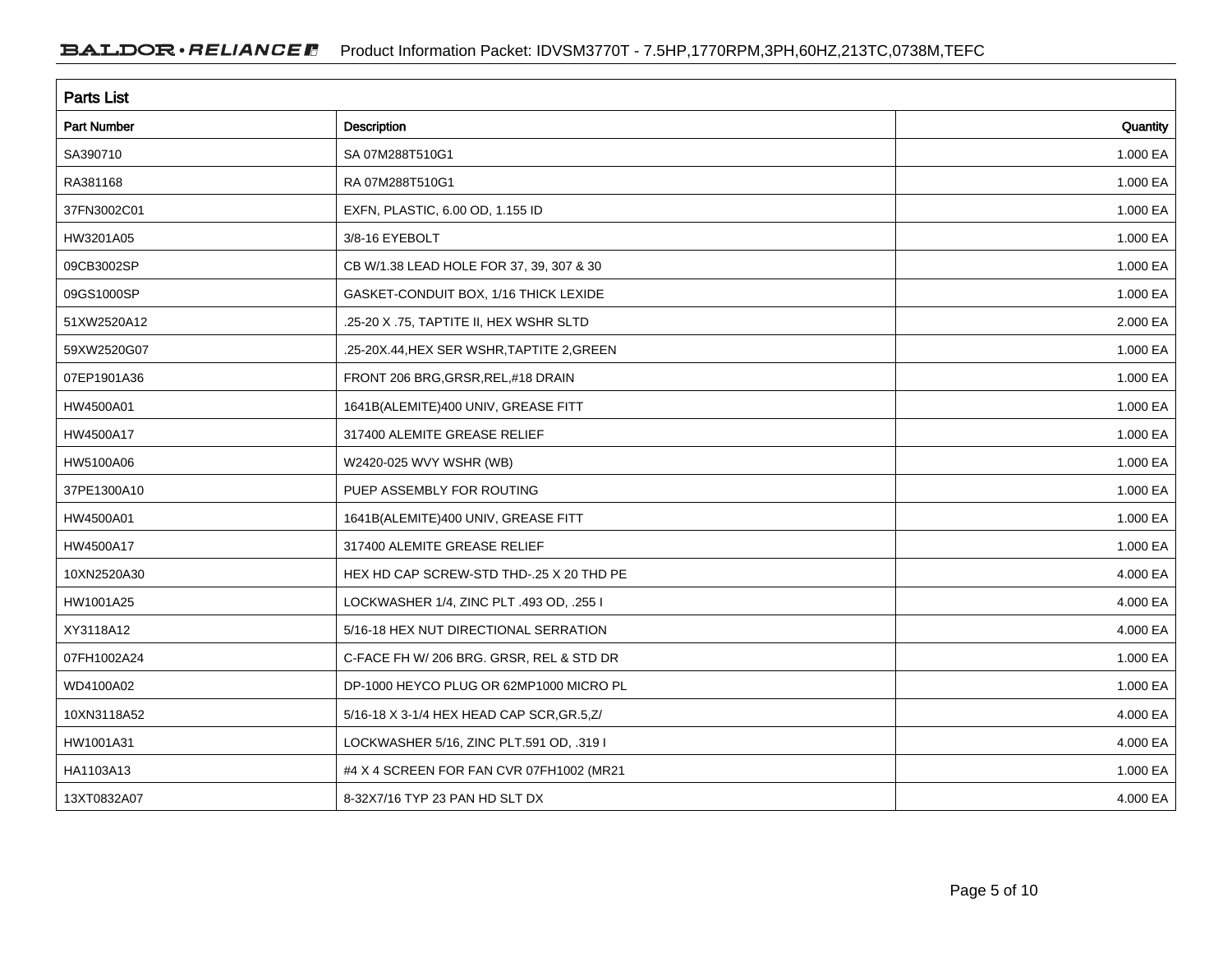| <b>Parts List (continued)</b> |                                          |          |  |  |  |  |
|-------------------------------|------------------------------------------|----------|--|--|--|--|
| <b>Part Number</b>            | <b>Description</b>                       | Quantity |  |  |  |  |
| HA6059A05                     | ADAPTER FOR 8.50" RABBET TO 4.50" RABBET | 1.000 EA |  |  |  |  |
| 84XN5013J16S                  | 1/2-13 X 1 LOW HEAD HEX SOC HD, GRADE 8  | 4.000 EA |  |  |  |  |
| HA6881                        | BEI HS35 THRU SHAFT ENCODER PROTECTIVE C | 1.000 EA |  |  |  |  |
| 10XN3816A10                   | 3/8-16 X 5/8 HEX HD CAP SCREW            | 3.000 EA |  |  |  |  |
| 09CB3501SP                    | CONDUIT BOX LID FOR 09CB3001 & 09CB3002  | 1.000 EA |  |  |  |  |
| 09GS1013SP                    | GS FOR 09CB3501, 12CB1500 & 12CB1503 LID | 1.000 EA |  |  |  |  |
| 51XW2520A12                   | .25-20 X .75, TAPTITE II, HEX WSHR SLTD  | 2.000 EA |  |  |  |  |
| HW2501F21                     | KEY, 5/16 SQ X 2.375                     | 1.000 EA |  |  |  |  |
| HA7000A02                     | KEY RETAINER RING, 1 1/8 DIA, 1 3/8 DIA  | 1.000 EA |  |  |  |  |
| 85XU0407S04                   | 4X1/4 U DRIVE PIN STAINLESS              | 2.000 EA |  |  |  |  |
| LB1115N                       | LABEL, LIFTING DEVICE (ON ROLLS)         | 1.000 EA |  |  |  |  |
| MJ1000A02                     | GREASE, POLYREX EM EXXON                 | 0.050 LB |  |  |  |  |
| HA3104A32                     | THRUBOLT- 5/16-18 X12.750                | 4.000 EA |  |  |  |  |
| 51XB1214A20                   | 12-14X1.25 HXWSSLD SERTYB                | 1.000 EA |  |  |  |  |
| MG1025N19                     | MUNSELL 8.5BG 3.57/2.0, GLOSS 30, B/G,   | 0.036 GA |  |  |  |  |
| LB1119N                       | <b>WARNING LABEL</b>                     | 1.000 EA |  |  |  |  |
| LC0145B01                     | <b>CONNECTION LABEL</b>                  | 1.000 EA |  |  |  |  |
| NP3301L                       | SS INV UL CSA CC (W/OUT DESIGN FIELD)    | 1.000 EA |  |  |  |  |
| 07PA1011                      | PKG GRP, 07 CAST IRON PK1181             | 1.000 EA |  |  |  |  |
| MN416A01                      | TAG-INSTAL-MAINT no wire (2100/bx) 4/22  | 1.000 EA |  |  |  |  |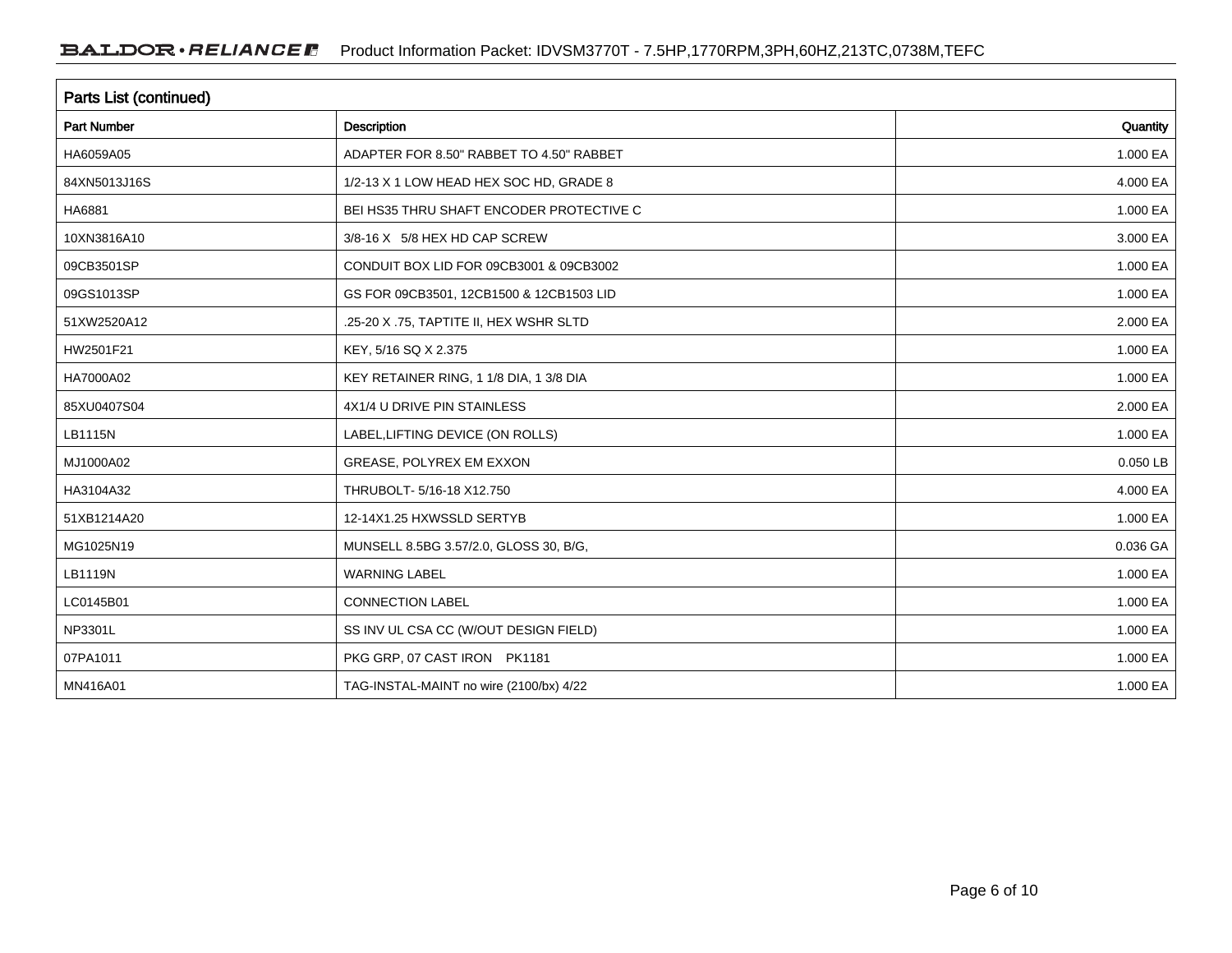#### **AC Induction Motor Performance Data**Record # 86626

Preliminary Data Sheet

| <b>Winding: 07WGT510-R003</b><br><b>Type: 0738M</b> |                   |              | <b>Enclosure: TEFC</b>                          |                          |  |  |
|-----------------------------------------------------|-------------------|--------------|-------------------------------------------------|--------------------------|--|--|
| <b>Nameplate Data</b>                               |                   |              | 460 V, 60 Hz:<br><b>High Voltage Connection</b> |                          |  |  |
| <b>Rated Output (HP)</b>                            |                   | 7.5          | <b>Full Load Torque</b>                         | 22.3 LB-FT               |  |  |
| <b>Volts</b>                                        |                   | 230/460      | <b>Start Configuration</b>                      | direct on line           |  |  |
| <b>Full Load Amps</b>                               |                   | 19/9.5       | <b>Breakdown Torque</b>                         | 69.1 LB-FT               |  |  |
| <b>R.P.M.</b>                                       |                   | 1770         | <b>Pull-up Torque</b>                           | 28.7 LB-FT               |  |  |
| Hz                                                  | 60 Phase          | 3            | <b>Locked-rotor Torque</b>                      | 39.1 LB-FT               |  |  |
| <b>NEMA Design Code</b>                             | A KVA Code        |              | <b>Starting Current</b>                         | 67.4 A                   |  |  |
| Service Factor (S.F.)                               |                   |              | <b>No-load Current</b>                          | 4.07 A                   |  |  |
| <b>NEMA Nom. Eff.</b>                               | 91.7 Power Factor | 81           | Line-line Res. $@$ 25 <sup>o</sup> C            | $1.48\,\Omega$           |  |  |
| <b>Rating - Duty</b>                                |                   | 40C AMB-CONT | Temp. Rise @ Rated Load                         | $48^{\circ}$ C           |  |  |
|                                                     |                   |              | <b>Locked-rotor Power Factor</b>                | 37.0974                  |  |  |
|                                                     |                   |              | Rotor inertia                                   | 0.934 lb-ft <sup>2</sup> |  |  |

### **Load Characteristics 460 V, 60 Hz, 7.5 HP**

| % of Rated Load     | 25   | 50   | 75   | 100  | 125  | 150  |
|---------------------|------|------|------|------|------|------|
| <b>Power Factor</b> | 44   | 66   | 76   | 81   | 84   | 85   |
| Efficiency          | 86.7 | 91   | 92.2 | 91.8 | 90.3 | 89.4 |
| Speed               | 1792 | 1785 | 1777 | 1769 | 1759 | 1749 |
| Line amperes        | 4.61 | 5.85 | 7.48 | 9.43 | 11.6 | 13.9 |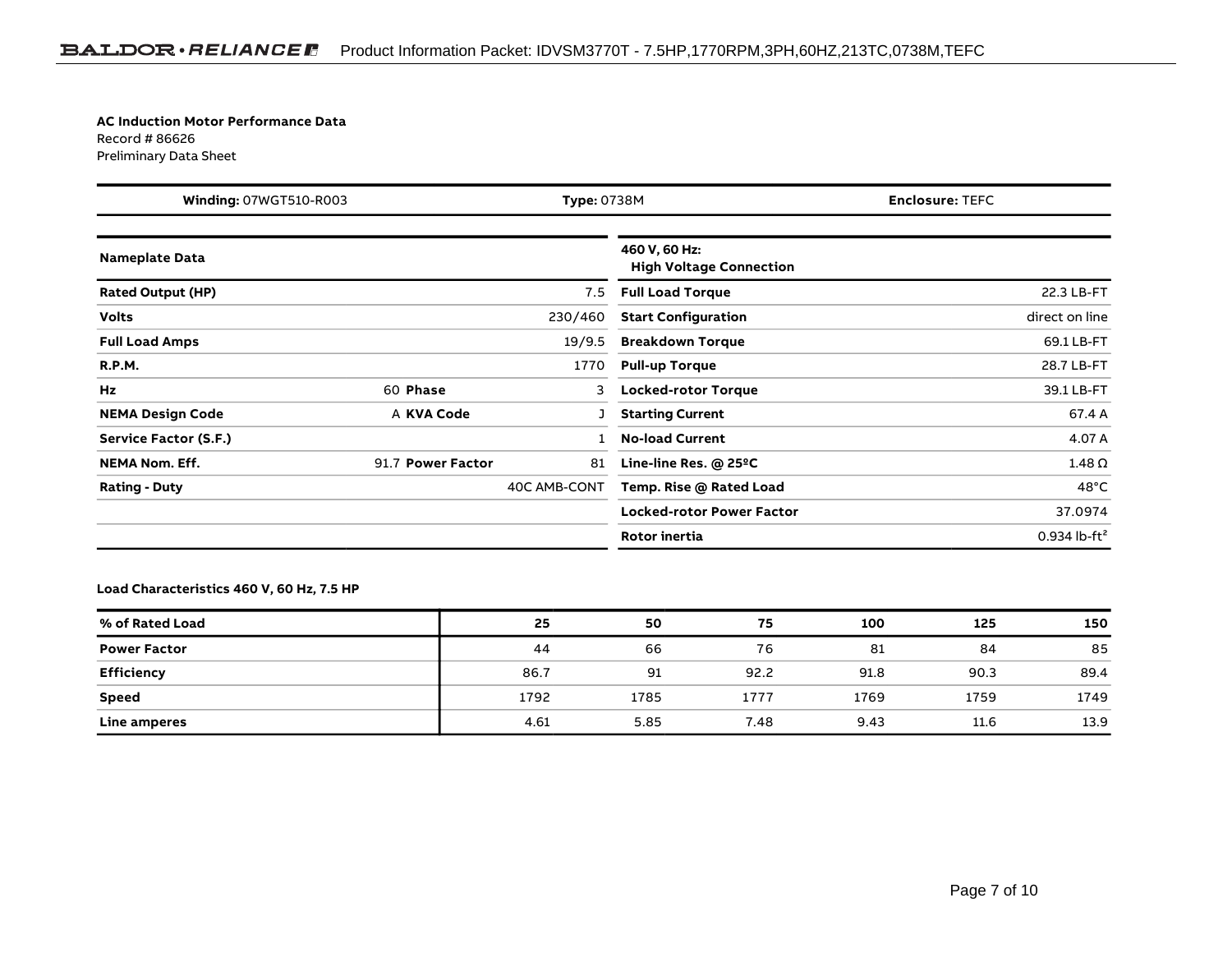

Performance Graph at 460V, 60Hz, 7.5HP Typical performance - Not guaranteed values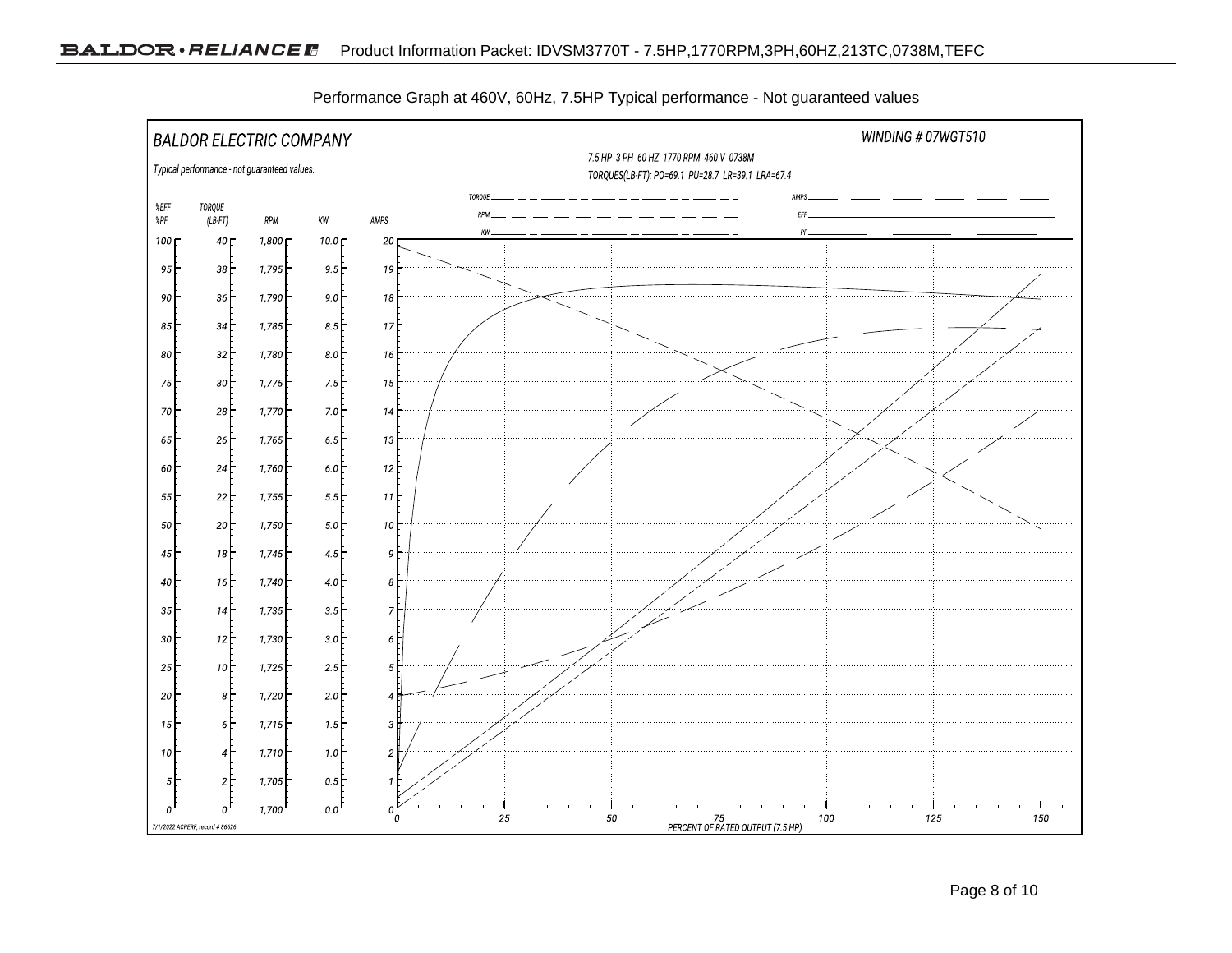